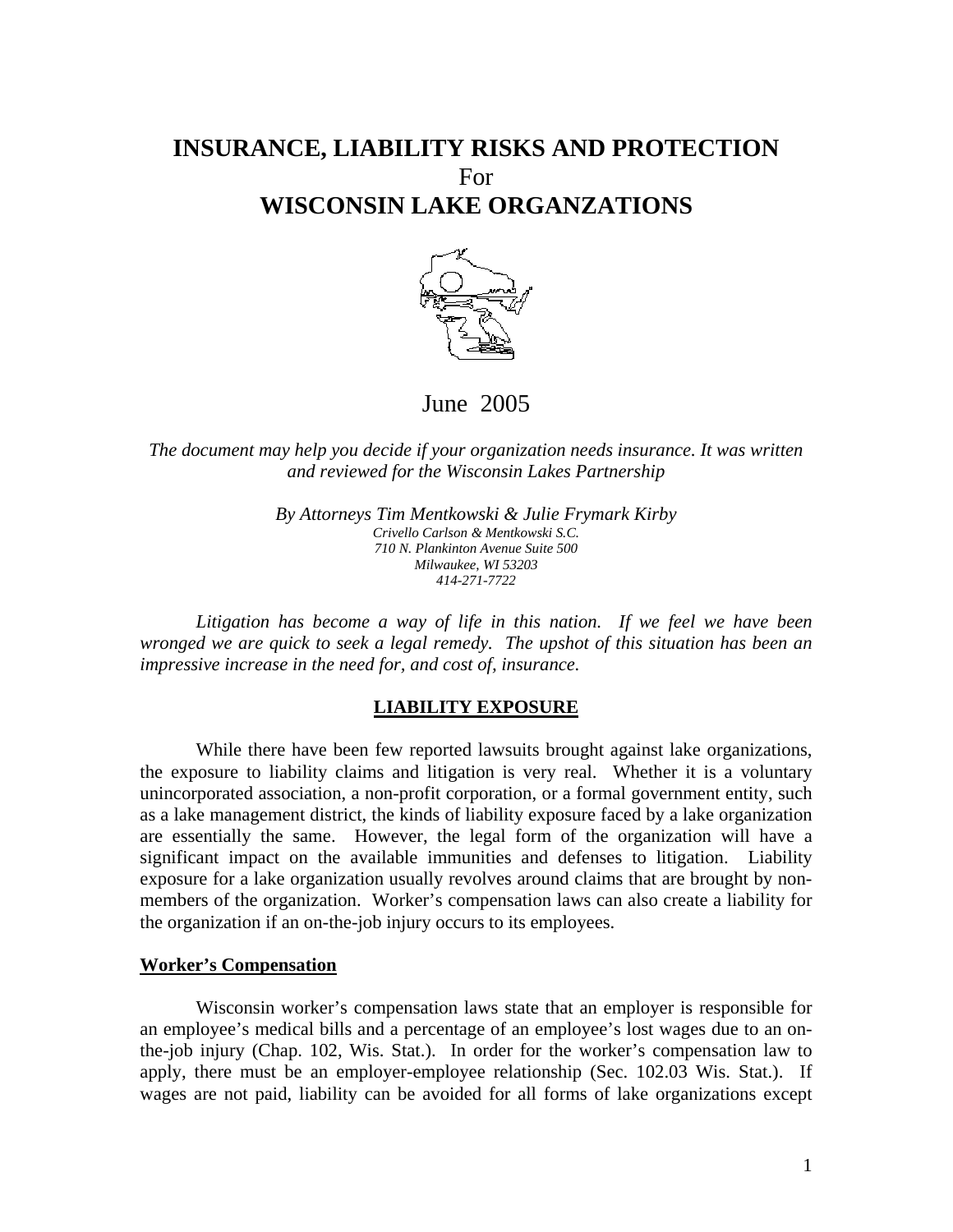public inland lake protection and rehabilitation districts (lake management district) organized under Chapter 33 of the Wisconsin Statutes. In order for worker's compensation laws to apply to a lake organization, it must usually employ three or more people, or in any one calendar quarter, pay wages of \$500 or more (Sec. 102.04 Wis. Stat.). Therefore, voluntary lake associations and associations which have incorporated can eliminate the possibility of facing worker's compensation claims by relying on the services of volunteers or private contractors, rather than employees. If a volunteer is injured, the volunteer will have to rely on his or her own medical insurance and disability insurance. A private contractor should provide worker's compensation insurance for its employees.

 A lake management district cannot avoid worker's compensation liability exposure to its elected commissioners. If the governing body of the municipality which establishes the lake management district performs the function of the board of commissioners, that municipality, in all likelihood, provides the necessary workers compensation insurance for the commissioners. In cases where the lake management district has chosen self-governance and elects three of its own commissioners to the board, the commissioners are entitled to worker's compensation benefits for injuries sustained on the job. While the likelihood of a board member making a claim is small, a simple slip and fall at the board meeting could result in substantial medical expenses for which the district would be liable.

# **Liability for Accidents**

 Accidental injuries can create significant exposure to litigation for lake organizations. A claim can be brought for injuries accidentally sustained while involved in any of a wide variety of lake management activities. Lake organizations may be using aeration, placing buoys, owning dams, using cars and boats, or sponsoring water sport activities. These sorts of activities have the potential for accidents and liability if the lake organization is involved in them.

 There have been numerous claims in Wisconsin where swimmers have been run over by speed boats. Such injuries can be extremely severe, if not fatal. Another common form of injury is paraplegia or quadriplegia as a result of people diving into shallow water. While many such claims have been brought in Wisconsin, the author is aware of only one being brought against a lake organization.

 Severe personal injuries create liability exposure for lake organizations because plaintiff's attorneys are often adept at taking a severe injury case and "creating" liability. This is done by thoroughly studying every aspect of the lake organization's activities and using any small error, combined with jury sympathy for the severely injured person, to create a serious risk of liability exposure. Many of these cases have been successfully defended. Whether or not the lake organization successfully defends the lawsuit, the costs of litigation can be substantial. This encourages what is known as a "nuisancevalue settlement," where the defendant will pay the injured party an amount approximating its estimated attorneys' fees and court costs. This is done to promptly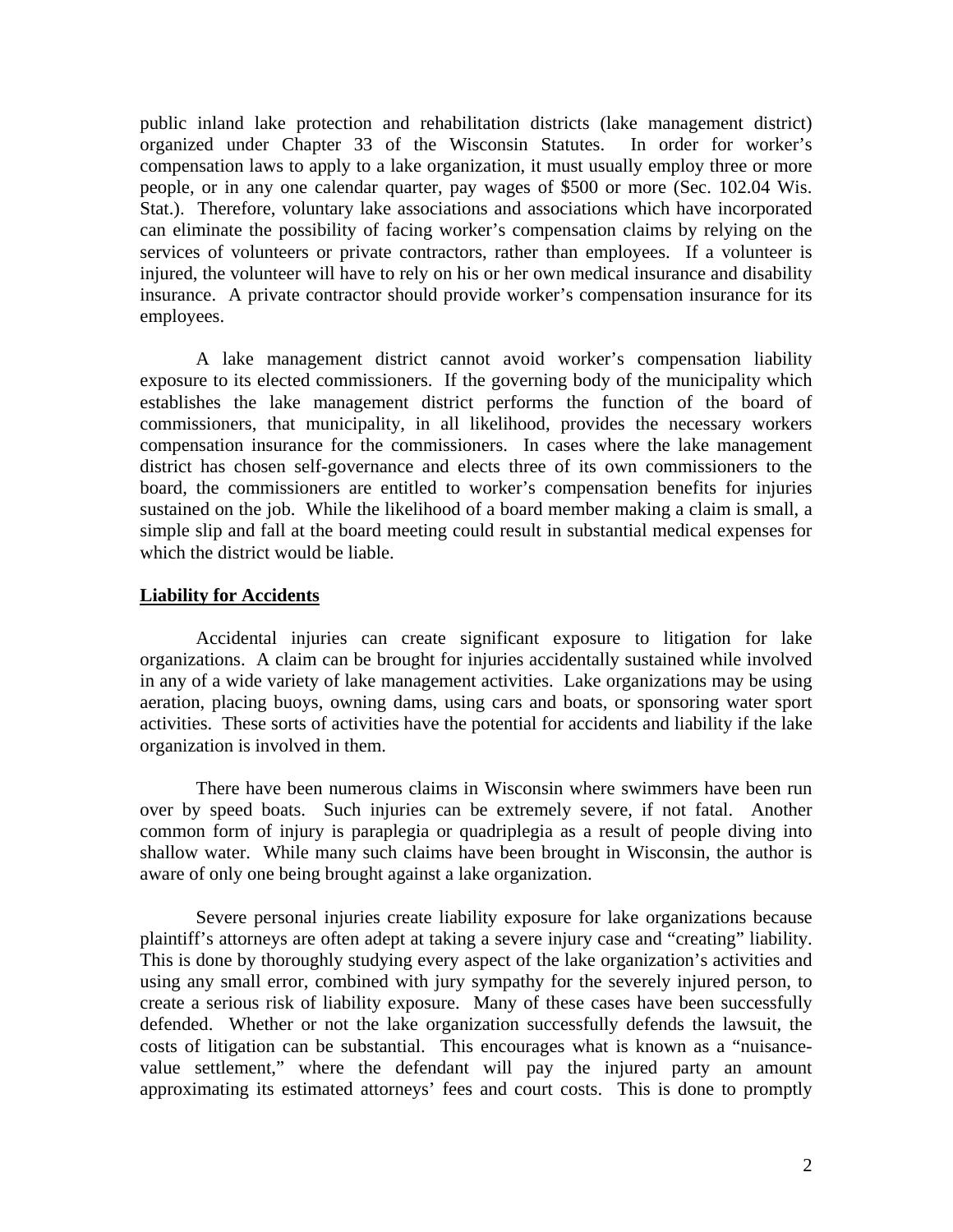resolve the claim as an economic matter, without much regard for what a jury would ultimately find.

Consider the following case:

¾ *In the mid-1980s, a young man attended a lumberjack festival. After a full day of partying and drinking beer, he decided to dive into the pond used for log rolling contests in order to wash the spilled beer off of him. He got on a platform 56 inches high and dove head first into 22 inches of water. He was permanently paralyzed from the neck down. At the hospital, his blood alcohol level was found to be .19. His attorney sued the Chamber of Commerce, which sponsored the Lumberjack Festival and the landowner who had donated his premises to the Chamber of Commerce for use during the festival. The litigation dragged on for five years. Towards the end of the process, the Chamber of Commerce was dismissed from the litigation. Fortunately, the Chamber found a lawyer to represent it at no charge. The landowner, who had allowed the festival to use his property for free, was also dismissed from the litigation by the trial court. Then the appeals started. The landowner's insurer paid \$25,000 as a nuisance-value settlement in an effort to terminate further litigation in the Court of Appeals and the Wisconsin Supreme Court.* 

 While the defendants were absolved of liability, significant litigation costs had been incurred. These kinds of claims will be made even if there is highly questionable liability. Plaintiffs and their attorneys are willing to take the risk with the hope that a sympathetic judge or jury will allow a substantial recovery for a severely injured person, almost regardless of liability. An accident resulting in paraplegia or quadriplegia can be worth several million dollars.

 The cost of defending a lawsuit, however frivolous, is almost never recovered. A successful defendant in litigation is entitled to an award of statutorily defined court costs. However, these court costs are only a small fraction of actual defense costs incurred. For example, recovery of attorney's fees incurred in successfully defending a lawsuit is limited to \$100. While the courts have the authority to award reasonable actual defense costs where a frivolous lawsuit is brought, the courts have rarely done so, even in most flagrant situations.

# **Contractual Liability**

 A lake organization should also consider the possibility of litigation when entering into contracts with third parties. A typical contract might be for aquatic plant harvesting, a dredging project, or catering a picnic. A properly drafted contract will define responsibility and liability exposure. Trying to save money by not having a lawyer review a proposed contract can end up in dilemmas. Vague and ill-defined contracts create room for debate and litigation. Even well-defined contracts, if not carefully managed, can create problems.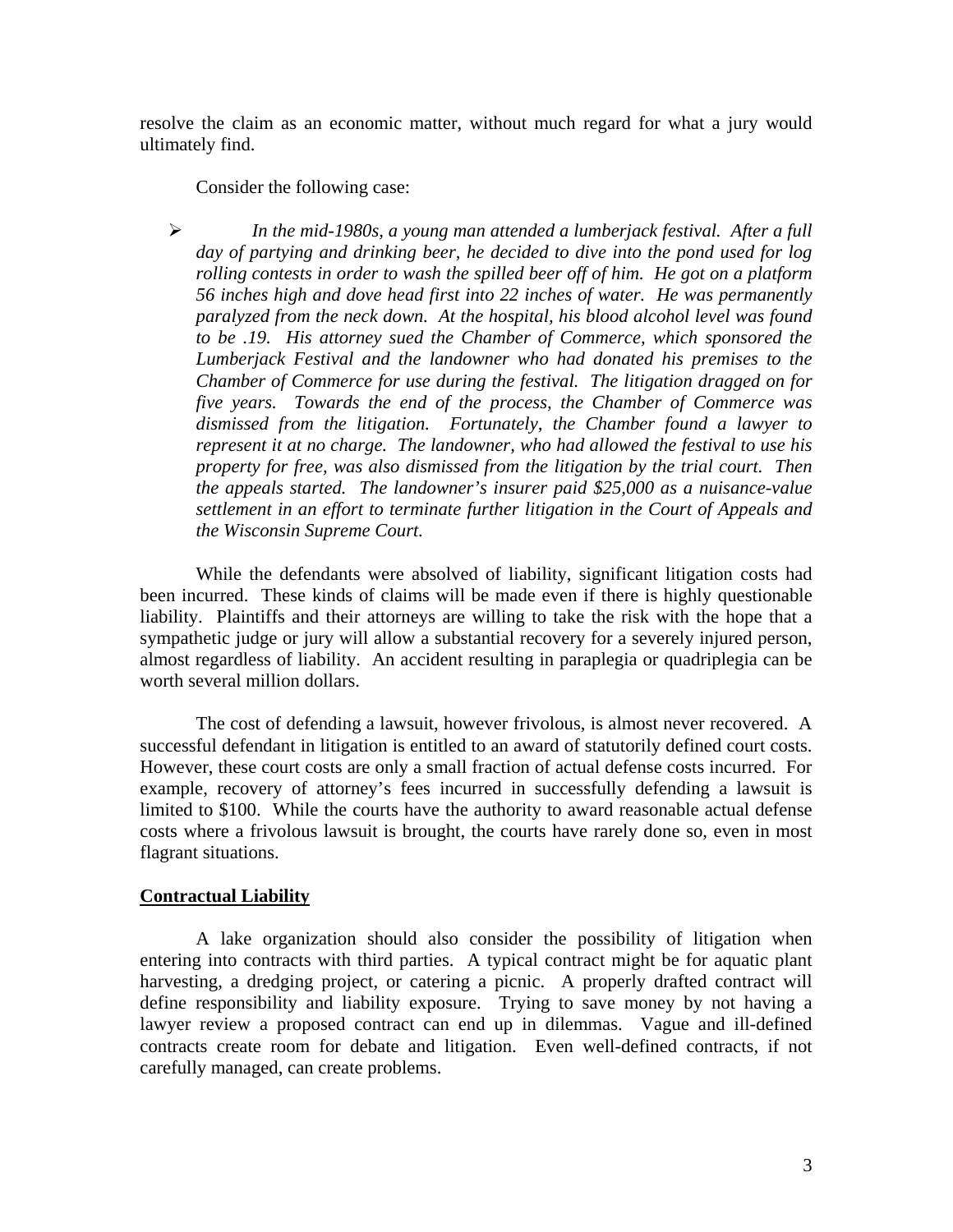Consider the following case:

¾ *A municipality engaged in a river dredging project. It hired an engineering firm to study the situation and draw up the necessary plans and documents so that contractors could bid on doing the actual work. The engineering firm had the municipality sign a contract which thoroughly defined, and severely limited, the municipality's remedies in case of a dispute over the quality of the engineering firm's work. When it came to signing the contract with the company that was actually going to do the dredging work, the municipality did not retain a lawyer and used a form contract where certain blanks had to be filled in. Unfortunately, the blanks were not filled in correctly.* 

 *After the dredging contractor finished its work, it made a claim for full payment. The engineering firm which surveyed the river bottom claimed that only three-fourths of the dredging had been finished. The municipality refused to pay any more than 75 percent of the contract price, based upon the engineering firm's calculations. The contractor sued the municipality which was powerless to involve the engineering firm in the litigation due to the firm's very tightly drafted contract. The municipality was stuck with defending the engineering firm's work before a jury. The jury concluded the firm's calculations were wrong and that the contractor was entitled to full payment.*

 Better drafting of the municipality's contract with the dredger would have either prevented the lawsuit from being brought, or would have required the engineer to step in and defend its work, at its own expense. The municipality would have avoided an adverse jury verdict and legal defense costs by spending a far smaller amount of money on an attorney to review the contract documents before anything was signed.

### **Civil Rights Liability**

 Lake management districts, because they are a government body, also face limited exposure in another area. This area is civil rights litigation based upon allegations of violating a person's constitutional rights (Chap. 42 U.S. Code, Sec. 1981, 1982, 1983). While the likelihood of such a lawsuit being brought is very small, the cost can be substantial. Civil rights litigation differs from most other kinds of litigation because it allows the prevailing party to recover reasonable and actual attorney's fees. State law limits judgments against lake management districts to \$50,000 (Sec. 893.80 Wis. Stat.), but this state limit does not apply when federal constitutional rights are involved.

 Employers, whether lake management districts, non-profit corporations, or voluntary lake associations, have certain responsibilities to protect the constitutional rights of their employees. While responsibilities of an employer are limited compared to that of a lake management district, care should be taken to not discriminate against an employee because of race, color, religion, national origin or ethnicity.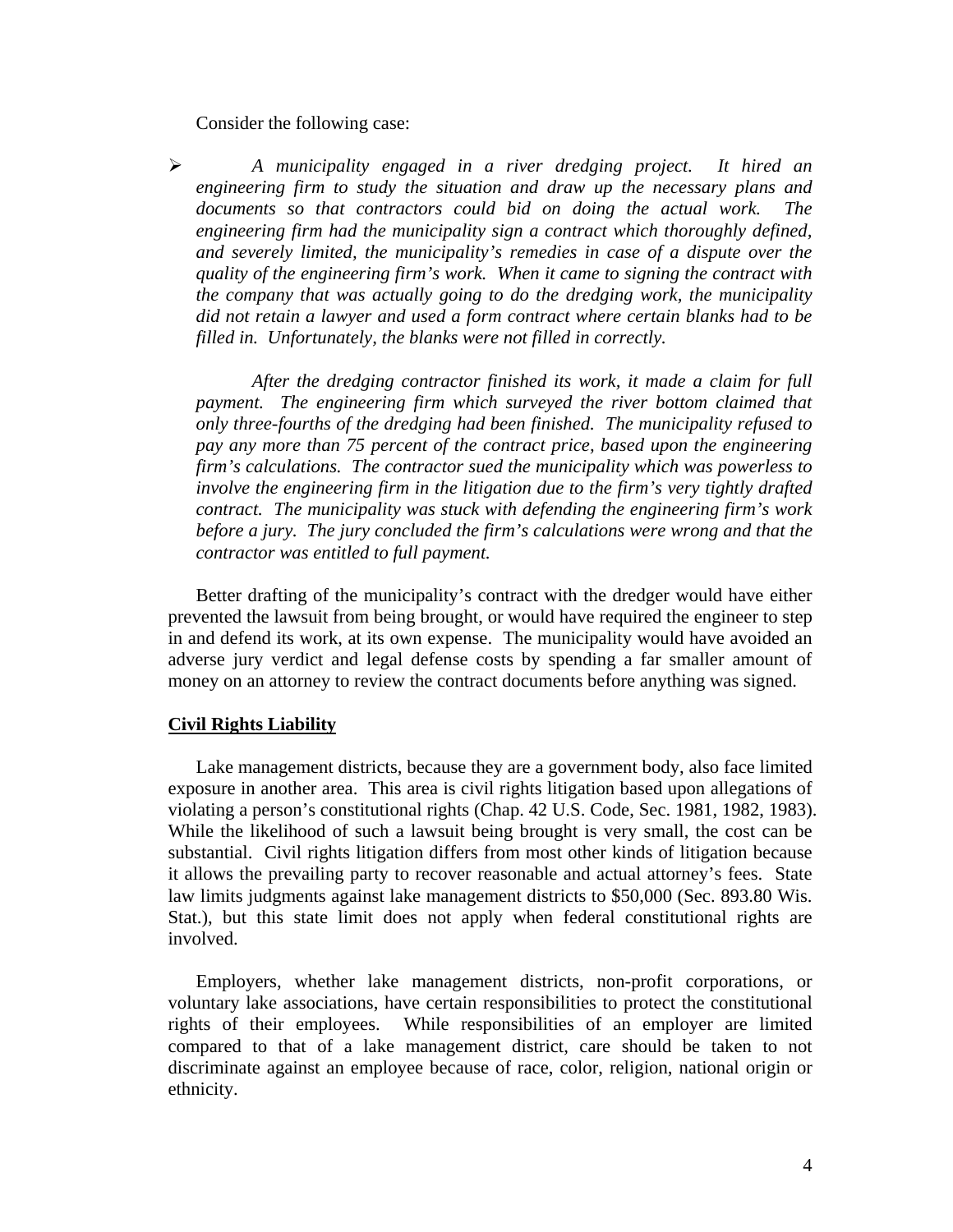The exposure to paying the plaintiff's attorney's fees may be greater than the exposure to the claim itself. The law has been drafted in this fashion to encourage people to assert their constitutional rights and have those rights protected. A civil rights claim can be made against the employees or board members of a lake management district, and the district will be ultimately responsible (Sec. 895.46 Wis. Stat.). Such a claim is based upon an alleged violation of a person's constitutional rights. For example, people are entitled to the preservation of life, liberty and property, without undue infringement by the government. The courts have construed such rights to protect people from government employees who recklessly disregard their responsibilities to private citizens.

 There are numerous ways that civil rights litigation can occur: when employees are allegedly improperly terminated, when landowners have had the use of their property unreasonably restricted by the passage of zoning laws, and where discrimination has occurred. Lake management districts have limited regulatory authority and it is usually the governing municipality which has to enact any laws or ordinances applicable to the district. Even so, it is important that a lake management district always be aware that it is a governmental entity which has been formed with its purpose and intent being one of acting in the best interests of its members and the public.

# **WHO CAN BE SUED**

### **Individuals**

 People often have the misconception that because they work for someone else, they are not personally responsible for any injuries they accidentally cause. **It is important to note that if an accident happens, an individual is always responsible for his or her own acts.** This is true whether the person acts alone, on behalf of a corporation, voluntary lake association, lake management district, or otherwise. The organization on whose behalf the person acts is probably going to share in the responsibility, but this does not eliminate direct liability exposure for the person who negligently causes an accident.

Let's say that a person driving to the store to pick up food for the lake organization's summer party is responsible for injuries that occur in a car accident. The lake organization will probably share exposure because the automobile driver was acting on behalf of the organization at the time of the accident.

### **Non-Profit Corporations**

**The formation of a corporation or lake management district insulates those members who are not personally involved** in the activity from any personal responsibility. For example, the officer of a non-profit corporation who solicits a volunteer to do the grocery shopping for the annual picnic will have no personal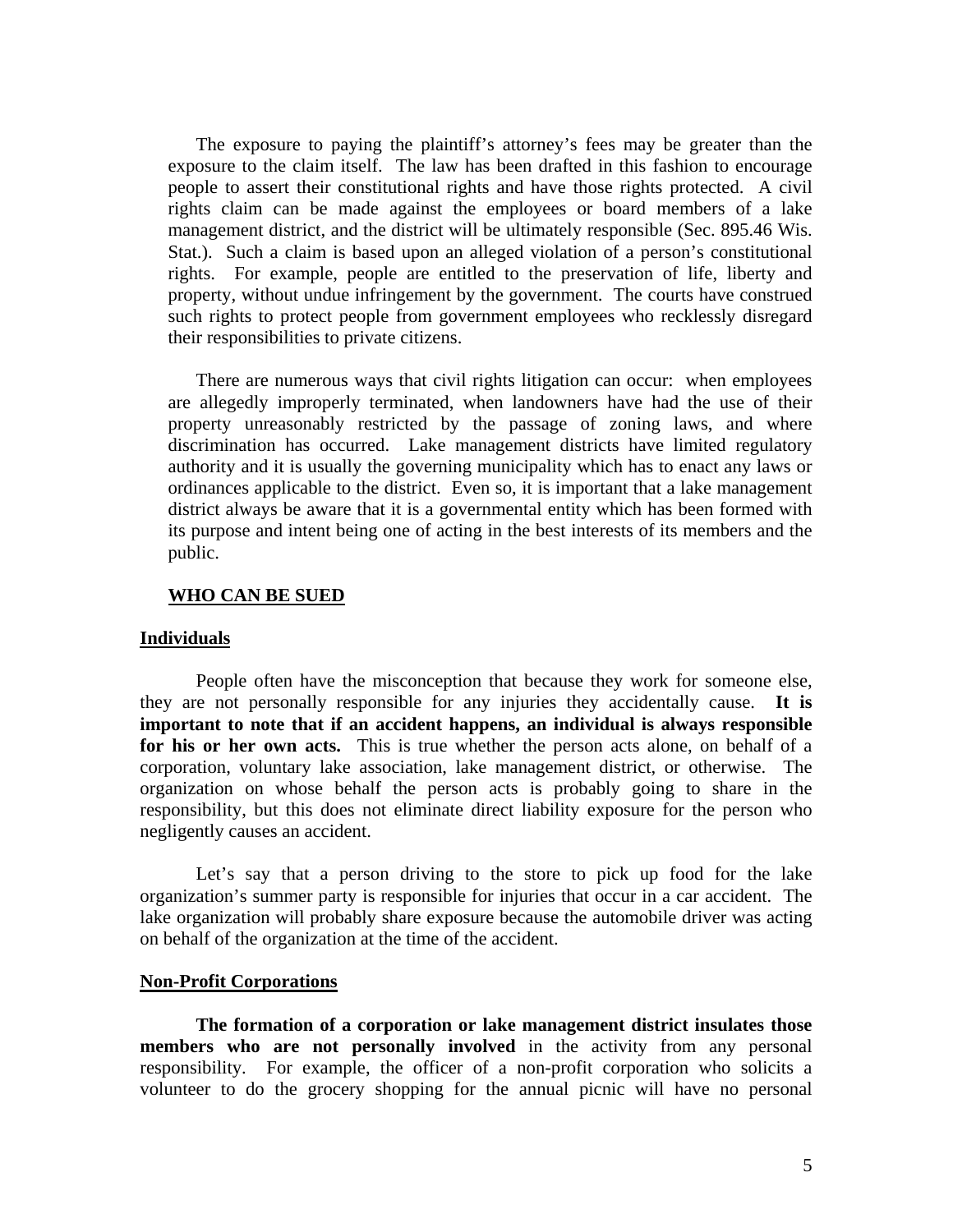responsibility for the car accident which occurred when the volunteer is driving to the store. However, the non-profit corporation will be responsible, and its assets and insurance policy will be exposed.

 Lake organizations can be sued for the injuries caused by their members when the members are acting on behalf of the lake organization. Consider the following:

¾ *In the early 1980's, a snowmobile club formally incorporated pursuant to the laws of the State of Wisconsin. The club engaged in the development and grooming of snowmobile trails in order to promote tourism. The club was a large organization and had significant assets such as a bank account and trail grooming equipment. A new trail was being cut through the woods and was not yet officially open to public. The trail was still in rough condition and no traffic control signs had been posted. A group of snowmobilers ventured onto the unopened trail. A person operating a snowmobile crossed a driveway on a blind corner at the same time that the homeowner was driving home. In the resulting accident, the snowmobile operator was paralyzed for life on the right side of her body and a major lawsuit ensued. The lawsuit blamed the person who was responsible for placing traffic control signs as well as the snowmobile club. Early in the litigation, the club concluded that it would be out of business if the lawsuit was lost. The person who was responsible for placing the signs was retired and living on a very modest income. It was apparent that he was uncollectible and the club's assets would have to be used to pay any adverse judgment. Fortunately for the club, the United States Court of Appeals ruled that neither it nor its employees had any responsibility for the accident. A contrary result would have had devastating financial responsibility for the snowmobile club and its employee who had been developing the trail.* 

### **Voluntary Lake Associations**

 To our knowledge, few lawsuits have been brought against unincorporated associations, although cases resolved at the trial court level are very difficult to research. There are no statistics to validate these findings because insurance companies do not keep data specifically relating to claims against unincorporated associations. Typically, only cases appealed to a higher court are thoroughly reported and cataloged so that they can be used as precedent. Due to the lack of reported cases, this research included not only voluntary lake organizations, but also other voluntary associations and volunteers in general. While there are few reported cases, it is important to recognize that **a voluntary lake association can be sued.** 

In initiating a lawsuit against a voluntary association, the old legal standard required each individual member to be named as a party. The more modern view is that a voluntary association can be sued in its own name to eliminate the inconvenience of naming each member of the association. While no one wants to be named in a lawsuit, the major concern is who has financial responsibility for an adverse verdict.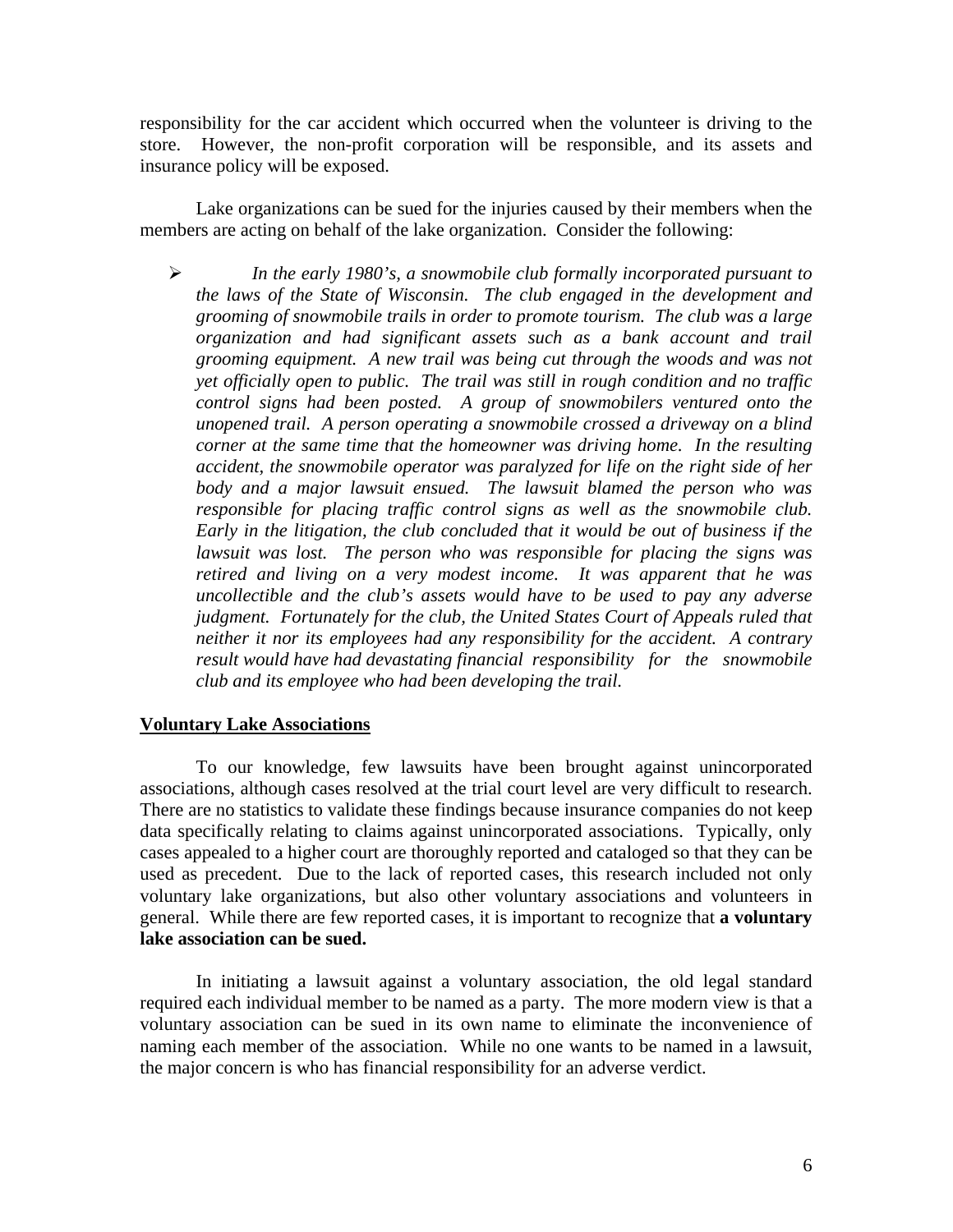**Individual members of a voluntary association do not, merely by virtue of their membership, subject themselves to liability for injuries sustained by a third party. Liability can only attach to those who are shown to have actively participated in the affair which was a substantial factor in causing the resulting injuries.** 

 If a voluntary association is found to be liable, its assets may be used to pay the judgment. However, this does not make each member liable for the acts of the association. Individual members of an unincorporated association will be personally liable for negligent conduct which they individually commit or participate in. They may also be liable for negligent conduct of others when they authorize or direct such events. Consider the follow-up case from Ohio:

¾ *Members of an American Legion Post organized a social affair of the Legion. The social activity occurred in a building where the heating system*  leaded carbon monoxide and caused the death of a person. The court ruled that *the American Legion was not liable and that its members were not liable unless they actively participated in the organization of the affair and knew or should have known of the defective condition of the furnace.* 

# **Lake Management Districts**

 Lake management districts can be sued, as can any other governmental entity. The officers, board members and employees of the district can also be directly sued. Such officers, board members and employees cannot be sued for the liability of the lake management district, but only for their own individual actions. Officers, board members or employees who are sued for their own actions, while acting within the scope of their authority as an officer, board member or employee, have protection from personal liability. Wisconsin Statutes 895.46 and 62.25 require the lake management district to pay any judgment or award against them, plus the costs of defending the litigation.

# **Directors and Officers Liability**

 Officers, directors and board members can be sued by members of their own organization. Officers, directors and board members have a responsibility to act in the best interest of the members of the organization. Members can sue those in charge of an organization upon allegations of mismanagement. Mismanagement can occur where interests of a minority number of the members is not being given due consideration.

 Officers and board members of lake management districts can also be sued, and fined, for not following Wisconsin law regarding the operation of a government body. Board members and officers need to understand their responsibility and follow the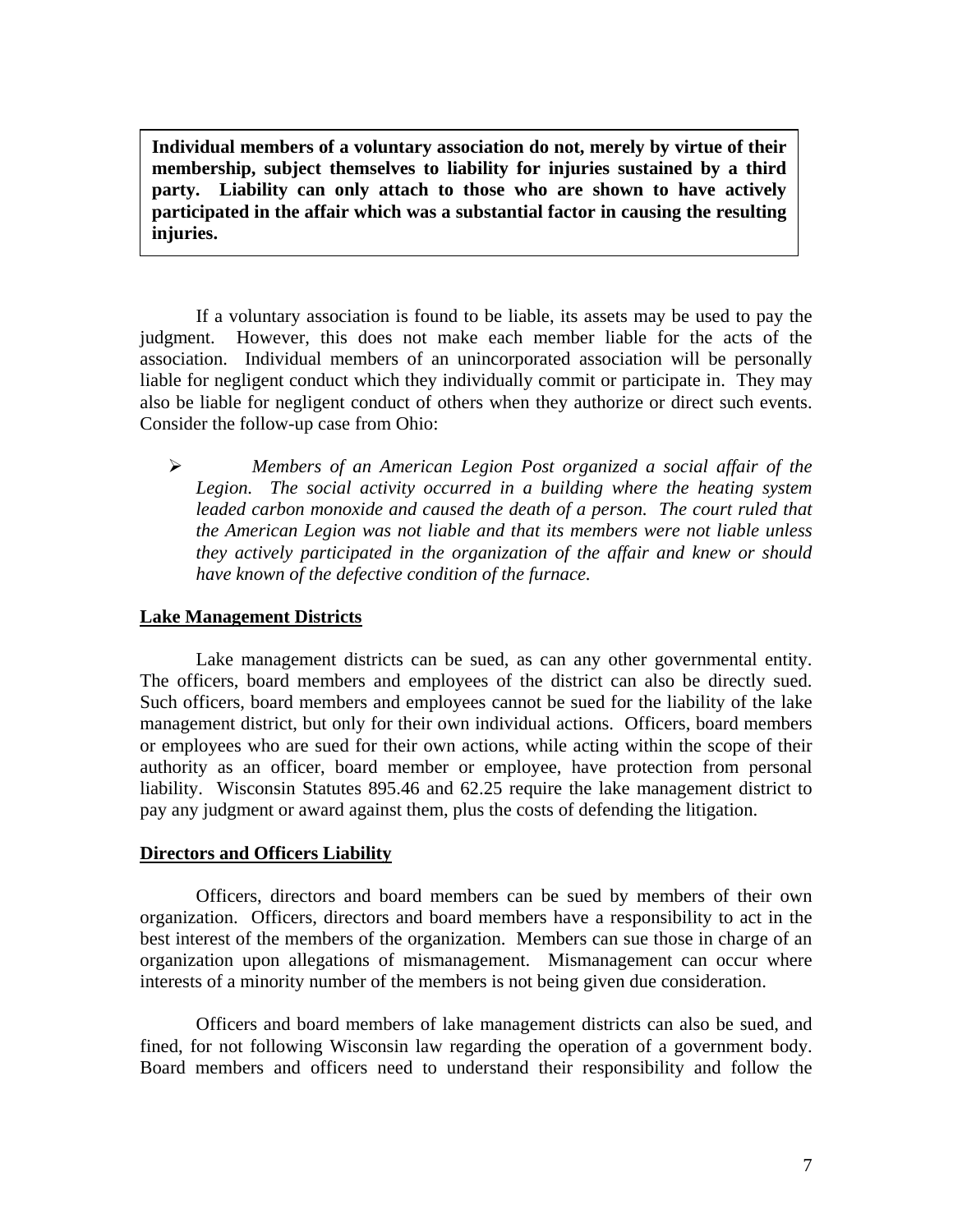statutes when doing all types of district business like keeping records, publishing notice of public meetings, and holding closed meetings.

 In the not-too-distant past, people were reluctant to serve as officers or directors of non-profit corporations because of the potential that a member of the corporation would bring a suit alleging improper management of the corporation. This director's and officer's liability exposure was addressed by the Wisconsin Legislature. In 1987, laws were enacted which afford substantial protection to directors and officers of non-profit corporations against claims that they have not exercised good judgment in managing the affairs of the corporation (ISee generally Wis. Stats. 181.0855). Unless the officer or director intentionally fails to fairly deal with the corporation, violates a criminal law, or improperly personally profits from a transaction with the corporation, no lawsuit can be brought. Similarly**, a Wisconsin statute provides limited immunity to volunteers who provide services to the non-profit corporation, without compensation (Wis. Stat. 181.0670)**. Such a volunteer cannot be sued, with a few exceptions. Exceptions include the commission of a criminal act; willful misconduct; and, status as a director or officer, an act or omission for which compensation was given and negligence in the practice of a profession, trade or occupation that requires a credential or other license.

## **Enforcement of Judgments**

**Wisconsin Statute 0117 requires that any final judgment entered against a Lake Management District be added to the next tax levy**. While non-profit corporations and voluntary lake associations cannot be forced to raise money to pay an adverse judgment, they can be required to use their assets to satisfy the judgment. Individuals who have a judgment entered against them will be responsible for using personal assets or insurance coverage to satisfy the judgment. Any lake organization can use its own financial resources to satisfy a judgment against one of its members, if it so chooses. On the other hand, if the lake organization is found to be legally responsible for the improper and unapproved acts of one of its members, it has a right to seek recovery for any expenses incurred from the member who caused the damages.

### **PROTECTION AGAINST LIABILITY**

 In spite of all the apparent pitfalls and exposures to litigation, Wisconsin law does provide several protections against liability. Some of these protections cannot be enforced until a complete jury trial is held, while others can be enforced by the judge in the preliminary stages of the litigation. Some defenses exist for lake organizations and their members regardless of the legal form of the organization. **However, a lake management district which is formally organized pursuant to the Chapter 33 of the Wisconsin Statutes enjoys the most protection.** 

# **Lake Management District**

 A lake management district's liability exposure, as well as that of its officers, officials, agents and employees, is generally limited to \$50,000 (Wis. Stat. 893.80). One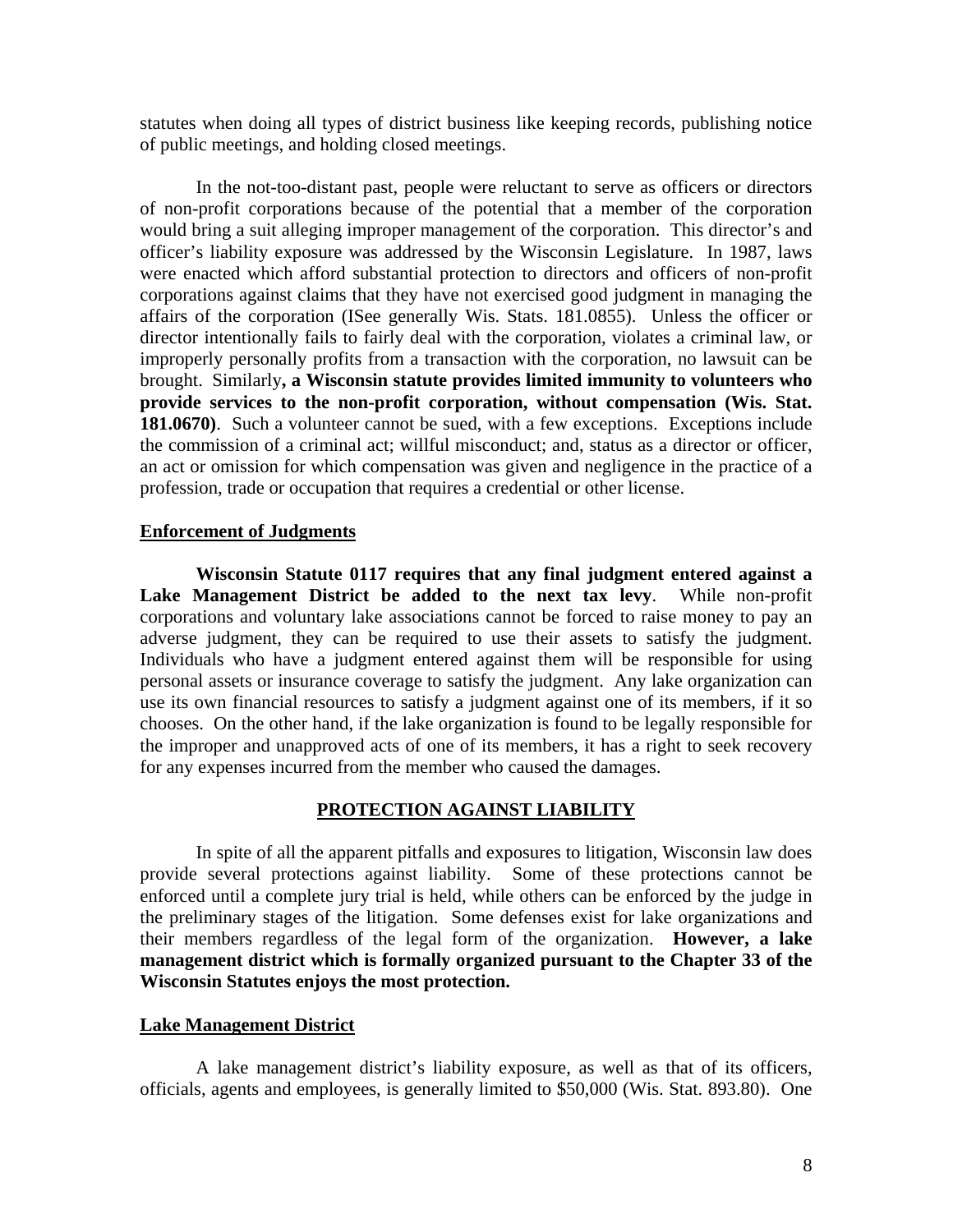notable exception is a claim for violation of a person's constitutional rights. In such a situation, there is no limitation on the dollar exposure. Another exception is in the case of an automobile accident, the liability cap is raised to \$250,000 (Wis. Stat. 345.05).

 Another important immunity for a lake management district is that the discretionary acts of its officers or officials cannot be questioned in the courts. This is known as quasi-judicial or quasi-legislative immunity. Essentially, Wisconsin wants to allow public officials to exercise their best judgment in carrying out the operations of the district, without fear of having those judgments questioned in a courtroom. For example, if the lake management district chose to spend its money on buoys to protect a swimming area, no one should be able to challenge that decision in court or content that additional buoys had to be purchased to protect a second swimming area. On the other hand, a lake management district is not immune from suit when it is carrying out a "ministerial duty." Once a lake management district makes a decision, the implementation of that decision must be carried out in a manner which is reasonably prudent.

Let's go back to the example of the swimming buoys. Once the decision is made to place the buoys in the spring and remove them in the fall, the person doing the work must act with reasonable prudence. If a boat operator removing one of the buoys is involved in a boating accident, liability can attach for negligent operation of the motor boat. Such a lawsuit has occurred in Wisconsin, and the lake management district was named as a defendant in the litigation.

## **Immunity for Recreational Activities**

 An important immunity was created by the Wisconsin Legislature approximately twenty years ago. Wisconsin passed a law which creates immunity from liability when a "recreational activity" is involved (Wis. Stat. 895.52). A "recreational activity" is statutorily defined as any outdoor activity undertaken for the purpose of exercise, relaxation or pleasure. It includes such activities as fishing, picnicking and water sports. An "owner" of property is not liable for any injury to a person engaged in a "recreational activity" on the owner's property. An owner is defined not only as the person who owns the land, but also includes a governmental body (i.e., a lake management district), nonprofit organizations, and most voluntary lake associations which lease or occupy the property in question. This statute provides great protection to lake organizations engaged in recreational activities. It also can be a substantial encouragement for private property owners to allow lake organizations to use their property for recreational activities without fear of being responsible for accidents.

 While the recreational immunity statute can be successfully used by lake organizations, it must be carefully applied. For example, lake management districts do not have the immunity protection of the recreational activity statute if an admission fee is charged for spectators. Another example of where caution should be exercised is with private property owners who collect more than \$2,000 per year for the use of their property in recreational activities. A payment received by a private property owner from the governmental body, or a written "recreational agreement" granted by an owner to a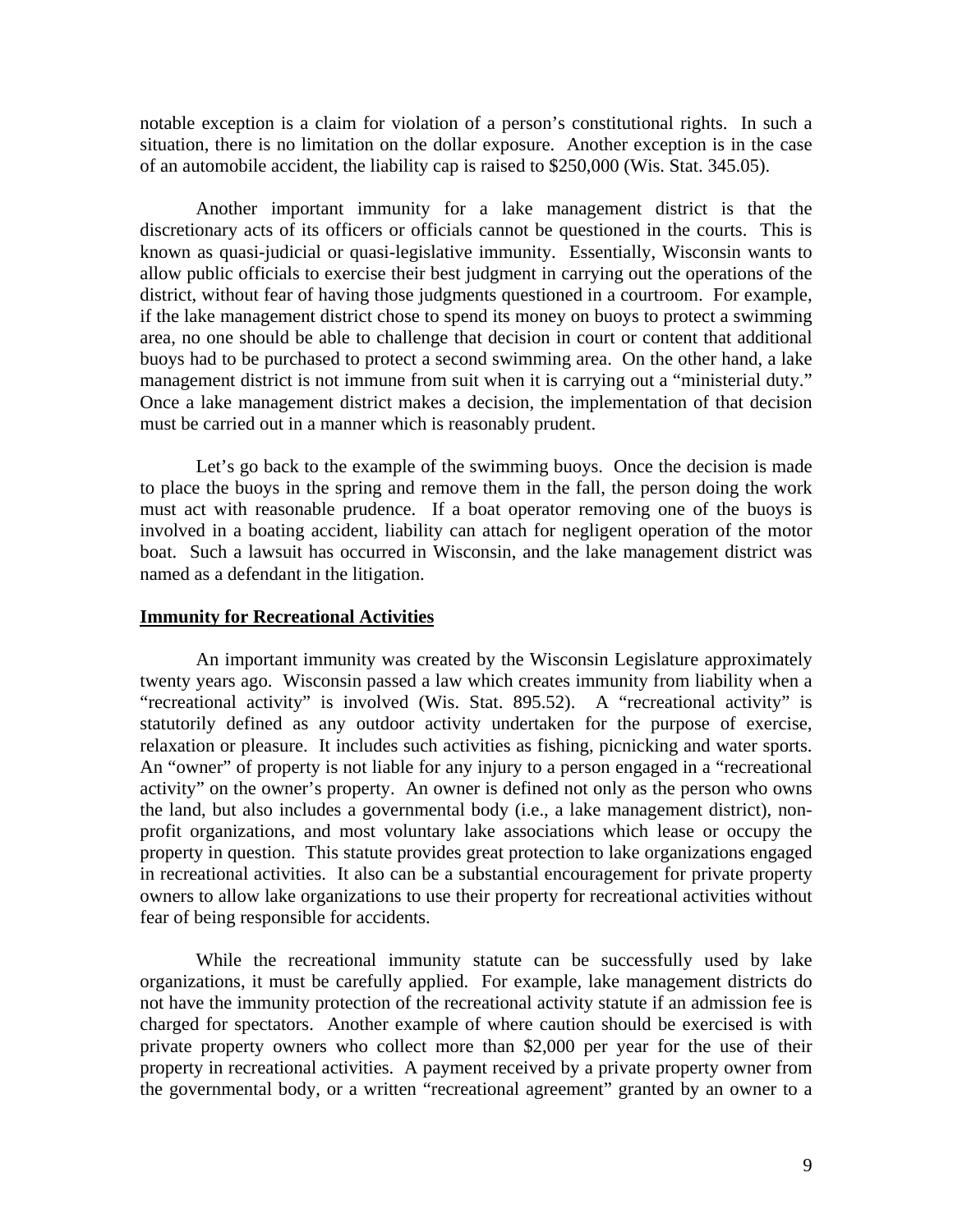government body permitting public access to the property, does not count against the \$2,000 per year limitation. It is highly recommended that lake organizations consult with an attorney prior to engaging in recreational activities, so that the benefits of this statute can be clearly implemented. Earlier in this section, a lawsuit involving a diving accident at a lumberjack festival was discussed. That five years of litigation would have been eliminated if the property owner who donated his premises to the Chamber of Commerce had a "recreational agreement."

# **Diving Accidents**

 The Wisconsin Supreme Court has adopted a legal principle known as the "open and obvious danger rule." This rule was tested at various levels of the Wisconsin court system over the years and some inconsistencies had developed. The Wisconsin Supreme Court made a final decision which provides substantial protection to those owning or using lake property. While the full extent to which the courts will apply this rule and prohibit litigation is unknown, it is clear that diving accidents are the responsibility of the person doing the diving. Wisconsin has concluded that an adult who dives into water is encountering an open and obvious danger for which no one else can be blamed. In the past, municipalities, businesses and individuals had been sued on the theory that they should have posted signs warning about the shallow water or prohibiting diving. This is no longer required and lake organizations can feel much more comfortable in organizing water sport activities.

# **Liquor Liability**

 Liquor liability is often a concern for a lake organization. In 1985, the Wisconsin Legislature enacted Chapter 125 of the Wisconsin Statutes which states that a person is immune from liability for selling, dispensing or giving away alcoholic beverages to another person. The major exception to this immunity from civil liability is if the provider knew or should have known that the recipient of the alcohol was under the age of 21. In such a situation, if the alcohol provided to the underage person is a substantial factor in causing an injury to a third party, the person providing the alcohol will be responsible for the injuries.

 It should be noted that there are statutory penalties for the improper serving of alcoholic beverages. For example, anyone who dispenses alcoholic beverages to an intoxicated person can be fined not less than \$100 nor more than \$500, or imprisoned for no more than 60 days, or both. Any adult who knowingly permits or fails to prevent the illegal consumption of alcoholic beverages by a person under 21 years of age, where the adult owns or controls the premises, is subject to a fine of up to \$500 if the person has not committed a previous violation within the last 30 months. Also, anyone who violates any other provision for which penalty is not listed can be fined not more than \$1,000, or imprisoned not more than 90 days, or both. **Essentially, Wisconsin protects a server of alcohol from liability for alcohol related injuries so long as the recipient of the alcohol is an adult.**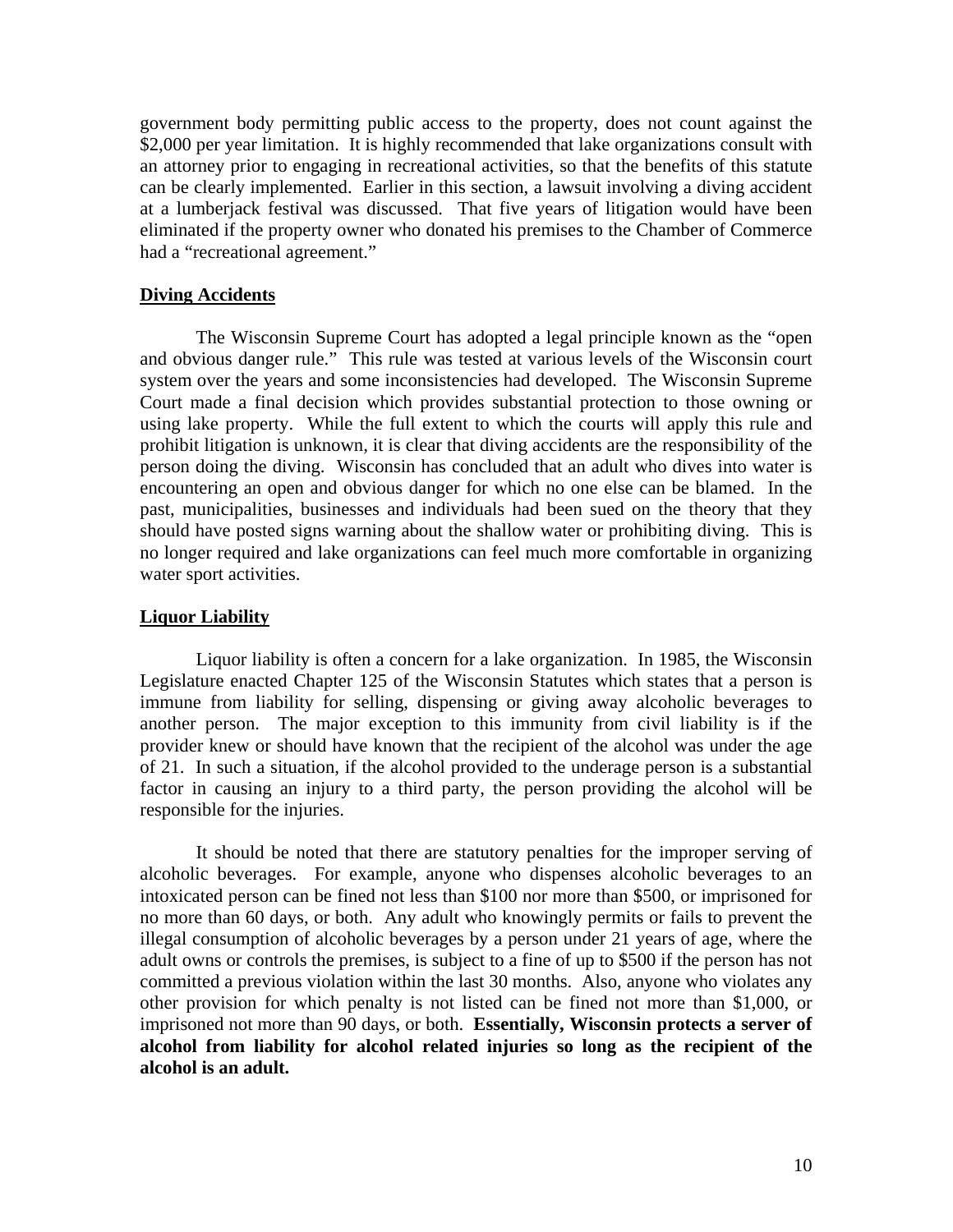### **Independent Contractors**

 Lake organizations can substantially protect themselves when they hire an independent contractor to perform some function or project. Typically, a person or organization is not responsible for the actions of an independent contractor. However, if the lake organization retains too much control over the details of how the contractor is to perform the job, then this right to control the details of the operation can result in liability exposure. If the relationship between the lake organization and the contractor is similar to the typical relationship between an employer and an employee, the lake organization will be responsible for injuries caused by the contractor. On the other hand, if the contractor is hired to perform a specific function in return for compensation, the lake organization will not be responsible for how the contractor carries out its work.

 When hiring contractors, language should be incorporated in the contract which gives the lake organization protection not only from litigating contractual disputes, but also from injuries caused by the contractor. The contract should include indemnity and hold harmless language which requires the contractor to defend and pay for any personal injury litigation, regardless of who the injured party sues. An even better way to obtain protection for the lake organization, is to require the contractor to have liability insurance and to name the lake organization as an "additional insured." Thus, the insurance carrier has a duty to defend and indemnify not only the contractor, but also the lake organization. In such a situation, any dispute as to responsibility between the lake organization and the contractor is of no concern, because the insurance carrier has to protect both. Also, the solvency of an insurer is rarely an issue, whereas contractors are often thinly financed and often judgment proof. **It is extremely important to get the actual certificate of insurance from the contractor before the work commences.** Many lawsuits are resulted where the contractor falsely promised to get the insurance, or said it existed when it did not.

 When hiring an independent contractor, it is essential to verify the contractor's worker's compensation insurance. If the contractor does not have the insurance and cannot pay worker's compensation benefits to one of its injured employees, the lake organization which hired the contractor will be held responsible. **Be sure to obtain a certificate of insurance from the contractor showing that worker's compensation insurance exists; also, obtain the contractor's employer identification number** which is used on the contractor's tax reporting forms to the Internal Revenue Service.

 When a lake organization enters into a contract, it is important that the people acting on behalf of the organization make it very clear that they are not acting individually, but rather on behalf of the organization. Individuals in Wisconsin have been successfully sued by contractors on the theory that the contractors thought they were dealing with a person as an individual, rather than dealing with the person as a representative of an organization. This kind of lawsuit arises where the organization cannot pay the charges and the contractor is looking for anyone it can find to pay its bill.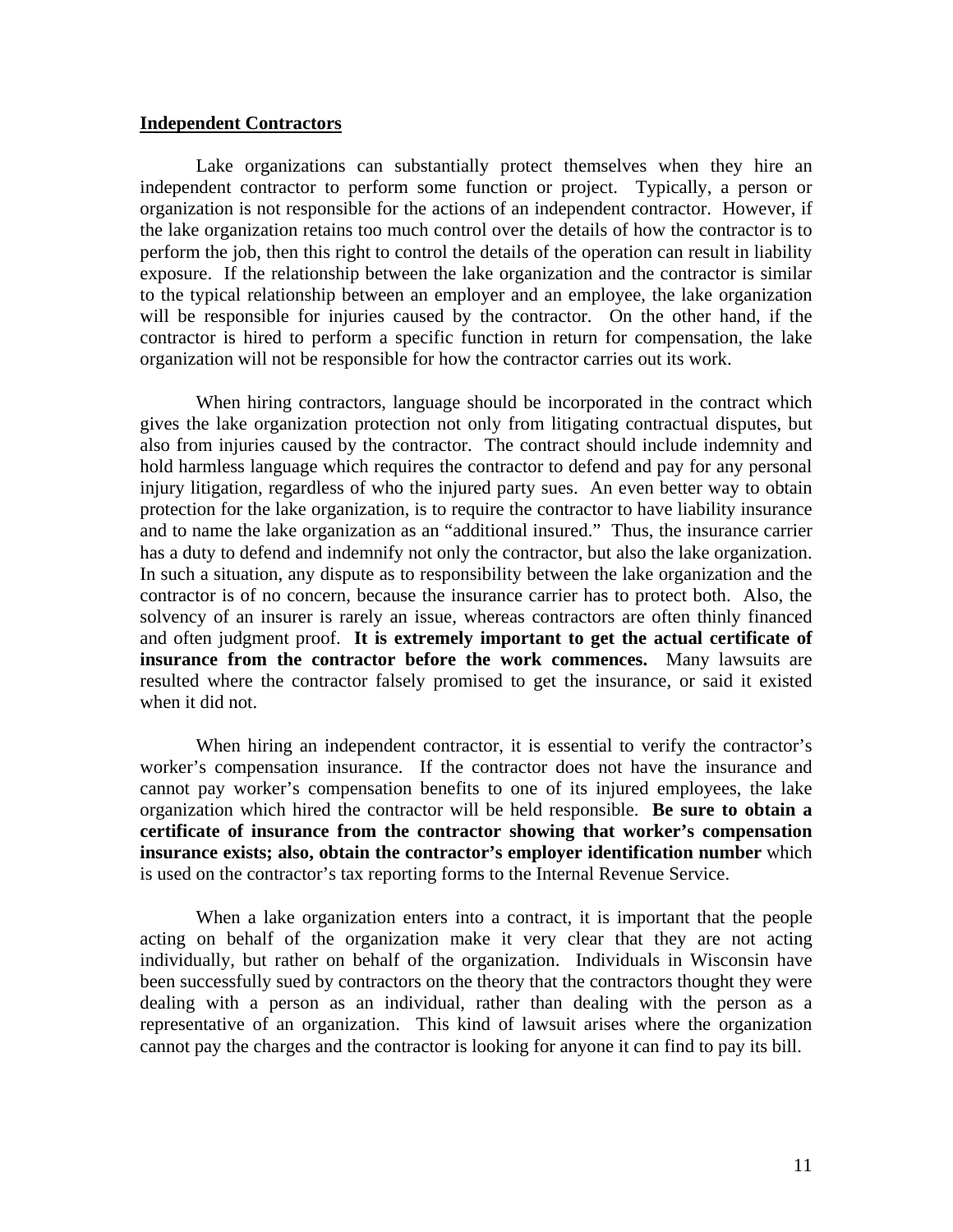#### **INSURANCE**

 While insurance is probably the best protection against litigation arising from personal injuries, it will provide no protection for contractual disputes. Insurance companies do not insure against liability for intentional acts. If a lake organization intentionally enters into a contract and a dispute arises over the terms of the contract, or over whether or not the contract was performed, insurance will not help. Insurance typically applies to acts that are "neither intended nor expected from the standpoint of the insured which result in bodily injury or property damage." This kind of coverage will protect against claims resulting from accidents.

 While lake organizations can purchase insurance coverage for their protection, the individual members of the organization should look to their homeowner's and automobile insurance policies for personal protection. Volunteering your services to a lake organization typically will not affect coverage under a homeowner or automobile insurance policy. However, coverage can be excluded for an accident which results in a situation where the person is either an employer or an employee. Automobile policies typically exclude coverage when the vehicle is hired or rented to others for the charge. Essentially, homeowner's and person automobile insurers do not want to provide coverage for a person who is engaged in business pursuits. As long as there is no profit motive involved, an individual's homeowner's or automobile insurance policy can typically provide excellent protection when an individual is involved in the activities of a lake organization. There are many different kinds of insurance policies and many different insurers in the State of Wisconsin. It is important to read your insurance policy, and check with your insurance agent to determine the extent of coverage available when engaging in lake organization activities. Ideally, a letter from the agent explaining this coverage should be obtained.

 A lake organization needs worker's compensation insurance coverage if it is subject to Wisconsin worker's compensation law. **Lake management districts must provide worker's compensation benefits, while non-profit corporations and voluntary associations have such responsibility if they have employees.** Lake organizations should seriously consider requiring any volunteer who uses a car or a boat to have automobile insurance or homeowner's insurance. Volunteers should check their policies to make sure that coverage exists when they are doing volunteer work.

#### **SHOULD YOUR LAKE ORGANIZATION HAVE LIABILITY INSURANCE?**

 A lake organization, which is subject to the worker's compensation laws, is required by statute to purchase worker's compensation insurance from an insurer authorized to do business in the State of Wisconsin (Wis. Stat. Sec. 102.28(2); Wis. Stat. Sec. 102.04(1)(a) defines a lake management district as an employer; and Wis. Stat. Sec. 102.07(1)(a) defines the lake management district's elected officials as employees). No such insurance requirement exists for personal injuries caused to non-employees of the lake organization.